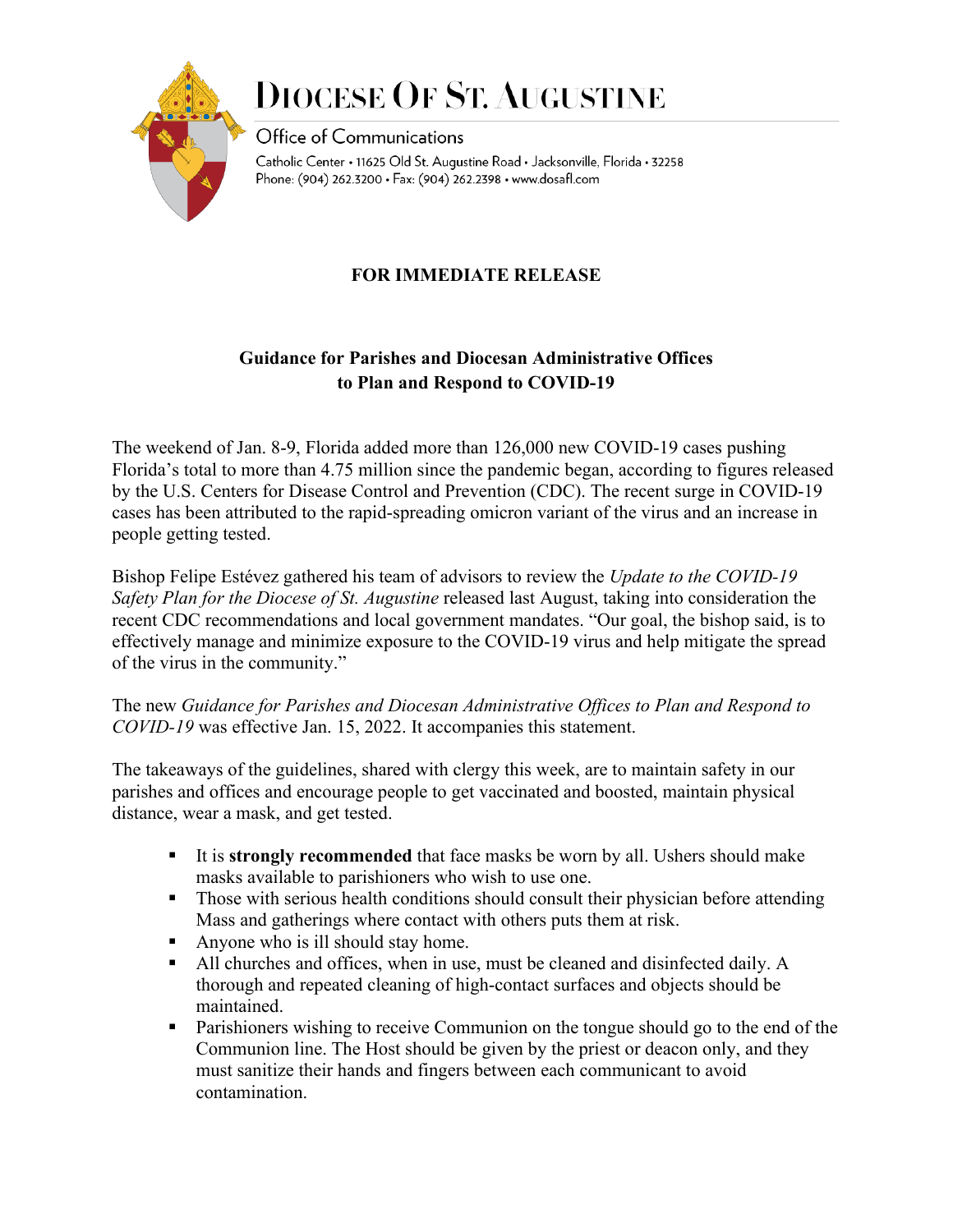**Parishes are encouraged to continue livestreaming Mass if possible and regularly** communicate safety measures via parish communication channels.

Understanding that various factors (e.g., building design and configuration, demographics, etc.) make every parish unique, applying these guidelines to parish programs and events is subject to the pastor's discretion.

The Risk Management Office will continue providing weekly updates to parishes based on the CDC's *COVID Data Tracker* and *Community Transmission Scale*.

Christian charity and the common good should prevail. By working together, we can help minimize the spread of the virus and hope to return to normalcy soon.

Please consult your parish for details on the implementation of these guidelines. For more details about the guidelines, email Deborah Tauro, director of Risk Management, at [dtauro@dosafl.com.](mailto:dtauro@dosafl.com)

*Last updated Jan. 18, 2022*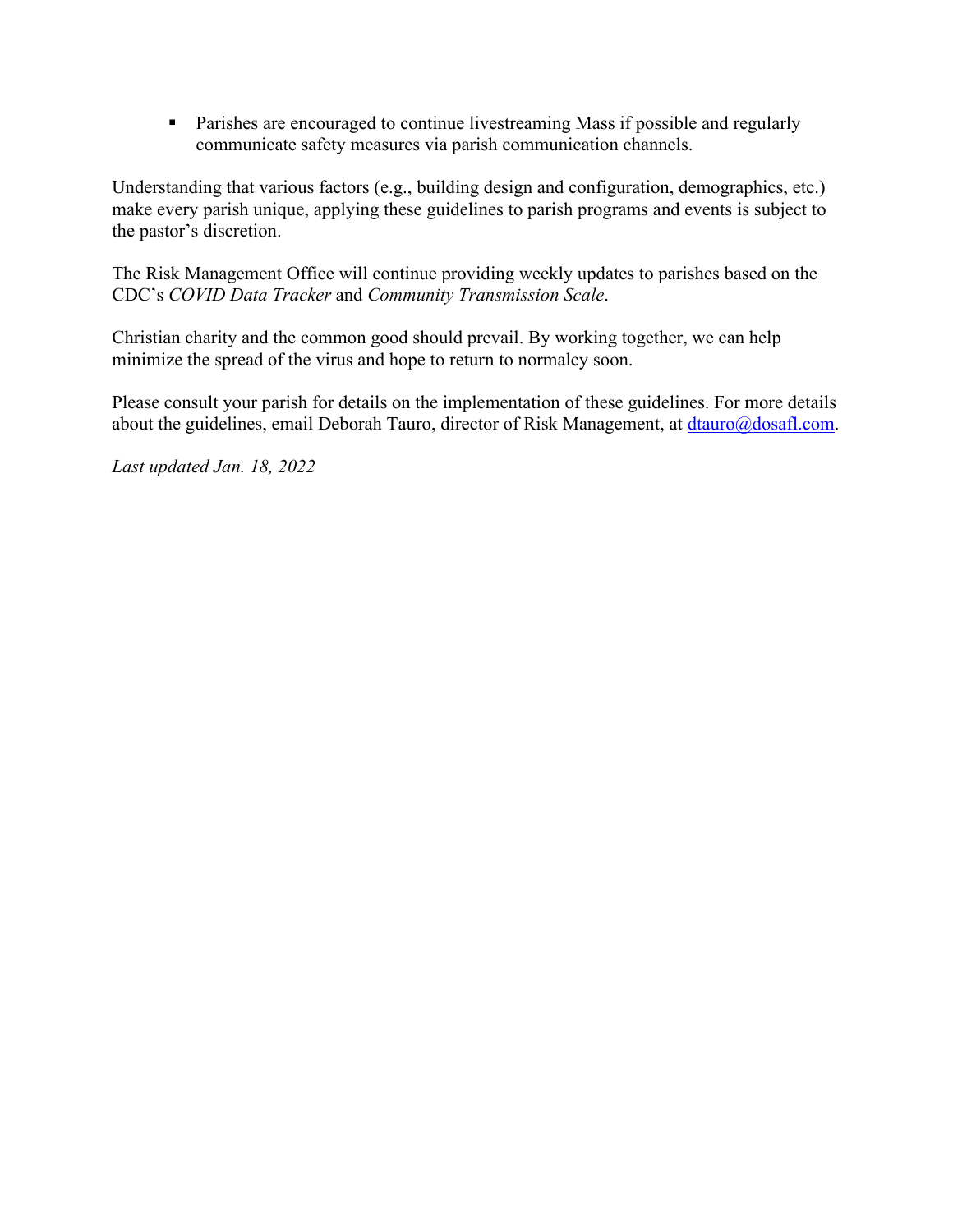

# **"Guidance for Parishes and Diocesan Administrative Offices to Plan and Respond to COVID-19" Effective January 15, 2022**

## **Purpose:**

COVID-19 (Coronavirus) and its variants are a worldwide pandemic. Since the onset of the virus in early 2020, we have struggled to adapt and follow the Centers for Disease Control (CDC) guidance as the situation changes. This document will be updated as the CDC guidance changes.

The purpose of this document is to guide administrators, pastors, and staff of the Diocese of St. Augustine in managing and preventing exposures to the COVID-19 virus and helping to mitigate the community's spread of the virus. This document includes guidelines from the CDC and any known state and local government mandates.

Working together, we can help minimize the spread of this virus and hope to return to normalcy.

#### **Preparing and Protecting the Workplace:**

To prepare the workplace to combat this virus – we have provided disinfecting wipes, disinfectant spray, and hand sanitizer in the Catholic Center and the Father Felix Varela Center for employee use in their workspace and common areas. COVID-19 is an airborne virus. It can be detectable on porous surfaces (paper or fabric) for up to three hours and hard surfaces (plastic, wood, stainless steel) for up to three days. Therefore, it is recommended that shared spaces be wiped down daily to help prevent spread. Variants are more infectious and travel farther – so regularly changing filters or opening windows will minimize this effect.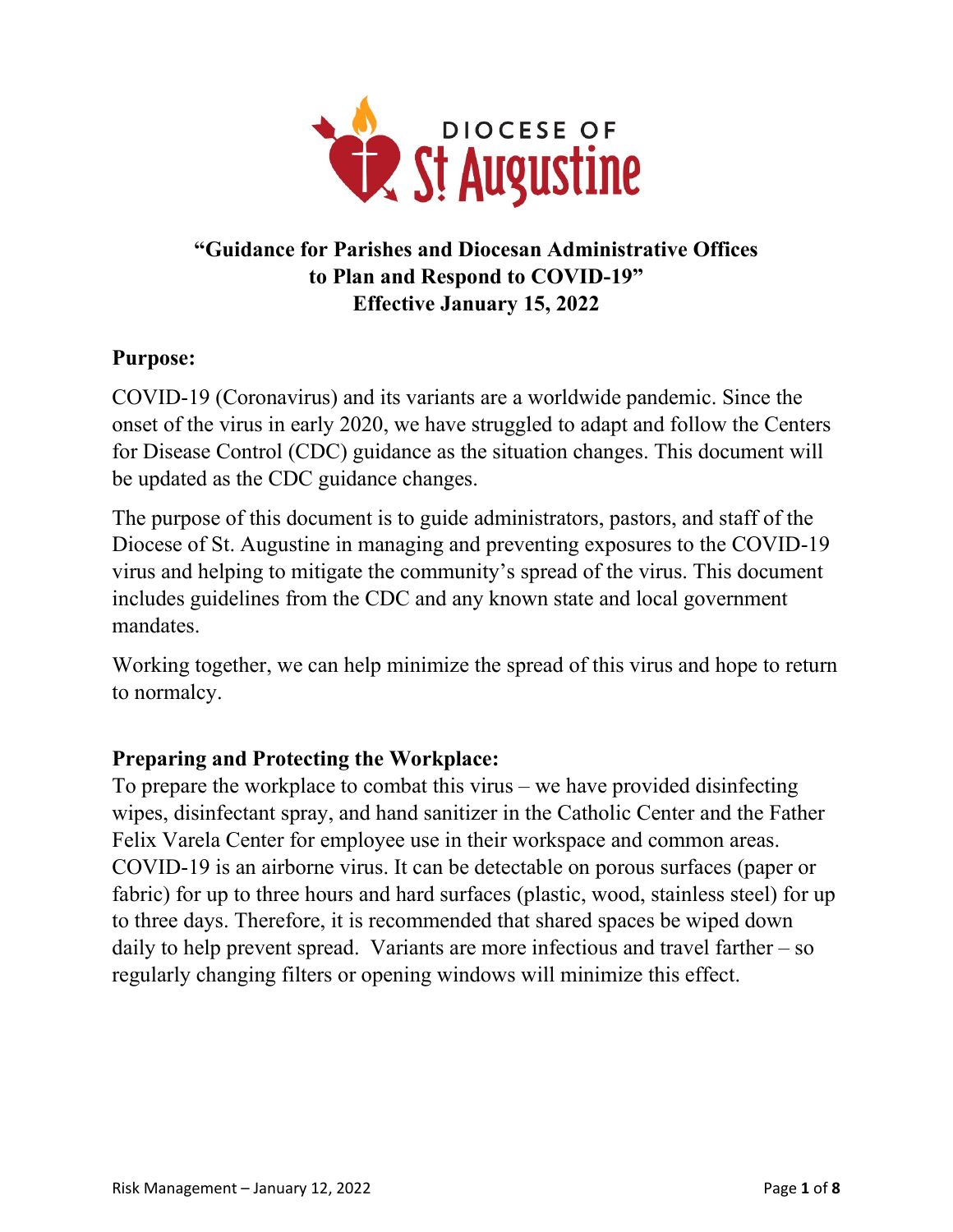### **Employees and the Workplace:**

Employees are encouraged to adhere to the following guidelines while in the workplace. Don't hesitate to contact Human Resources (Janice Muñoz, email  $jmmoz@dosafl.com$  or call (904) 262-3200) if you have any questions regarding paid sick time or time under quarantine.

- Practice safety measures to mitigate the spread of the virus:
	- o Wear a mask (covering your nose and mouth) when in shared spaces and unable to a safe distance (6 feet).
	- o Cover your mouth and nose with a tissue when sneezing or coughing – immediately throw the tissue away.
	- o Wash your hands OFTEN for at least 20 seconds with soap and water
	- o Use hand sanitizer if soap and water are not available. At least 60% alcohol.
	- o Avoid touching your eyes, nose, and mouth with your hands.
- Employees who have symptoms should notify their supervisor and stay home. Symptoms may appear 2-14 days after exposure to the virus. The following chart is based on information from the CDC.

| Symptoms                   | Cold     | Flu               | COVID-19           |
|----------------------------|----------|-------------------|--------------------|
| Fever                      | Rare     | <b>High (100-</b> | $Common - mild$ to |
|                            |          | 102F) 3-4 days    | serious            |
| Headache                   | Rare     | Intense           | Can be present     |
| General Aches and Pains    | Slight   | Usual-often       | Can be present     |
|                            |          | severe            |                    |
| Fatigue, Weakness          | Mild     | Intense-2-3       | Can be present     |
|                            |          | Weeks             |                    |
| <b>Extreme Exhaustion</b>  | Never    | Usual             | Can be present     |
| New loss of taste or       | Never    | Rare              | Can be present     |
| smell                      |          |                   |                    |
| <b>Stuffy Nose</b>         | Common   | Sometimes         | Has been reported  |
| Sneezing                   | Usual    | Sometimes         | Has been reported  |
| <b>Sore Throat</b>         | Common   | Common            | Has been reported  |
| Cough                      | Mild to  | Common            | Common             |
|                            | moderate |                   |                    |
| <b>Shortness of Breath</b> | Rare     | Rare              | In more serious    |
|                            |          |                   | infections         |

Source: <https://www.cdc.gov/coronavirus/2019-ncov/symptoms-testing/symptoms.html>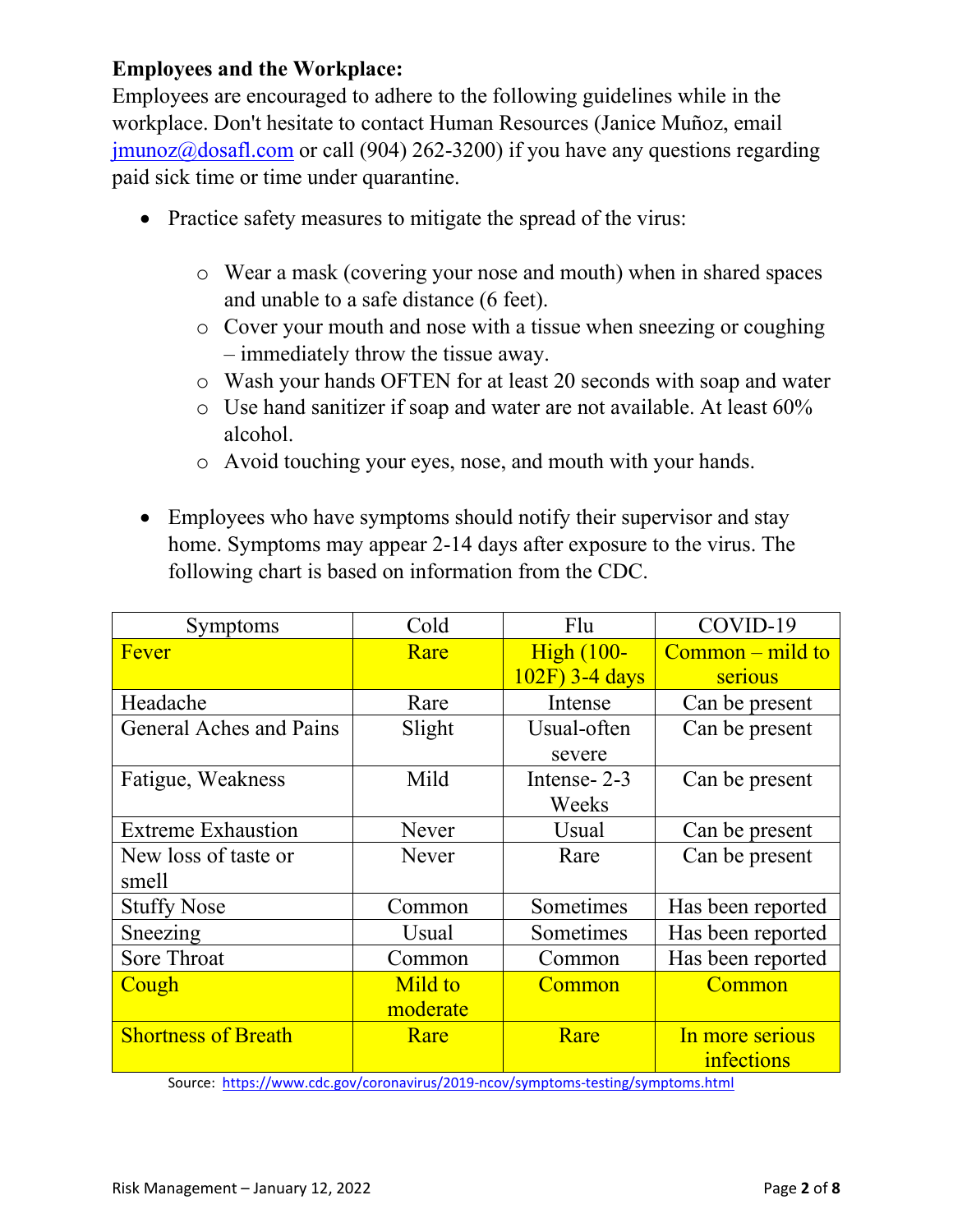• **When to Seek Emergency Medical Attention**.

Look for emergency warning signs\* for COVID-19. If someone is showing any of these signs, **seek emergency medical care immediately:**

- $\circ$  Trouble breathing
- <sup>o</sup> Persistent pain or pressure in the chest
- <sup>o</sup> New confusion
- $\circ$  Inability to wake or stay awake
- <sup>o</sup> Pale, gray, or blue-colored skin, lips, or nail beds, depending on skin tone
- This list does not cover all possible symptoms. Please call your medical provider for other severe or concerning symptoms.
- Call 911 or call ahead to your local emergency facility: Notify the operator that you are seeking care for someone who has or may have COVID-19.
- Employees who are well but have a sick family member or have come in contact with someone who has tested positive for COVID-19 should notify their supervisor and:
	- o If fully vaccinated, including boosters, or tested positive in the last 90-days with a positive viral test.
		- Wear a mask around others for ten days of the last contact.
		- Get tested at least five days after contact. Note: The five-day counter starts ON the day of exposure.
		- There is no need to quarantine
	- o If not fully vaccinated (including booster) or have had the Johnson & Johnson vaccine more than two months ago.
		- Stay home for at least five days after the last contact.
		- Wear a mask when around others.
		- If you test negative at five days, you do not need to quarantine and should wear a mask around others for an additional five days.
		- Do not travel during the quarantine period.
- Employees who test positive should contact and follow the guidance of their healthcare provider.
	- o Notify your supervisor of the results and if positive, advise them of any other individuals with whom you have been in contact within the workplace.
	- o Your supervisor will notify Human Resources (Janis Muñoz, email [jmunoz@dosafl.com](mailto:jmunoz@dosafl.com) or call (904) 262-3200), and Risk Management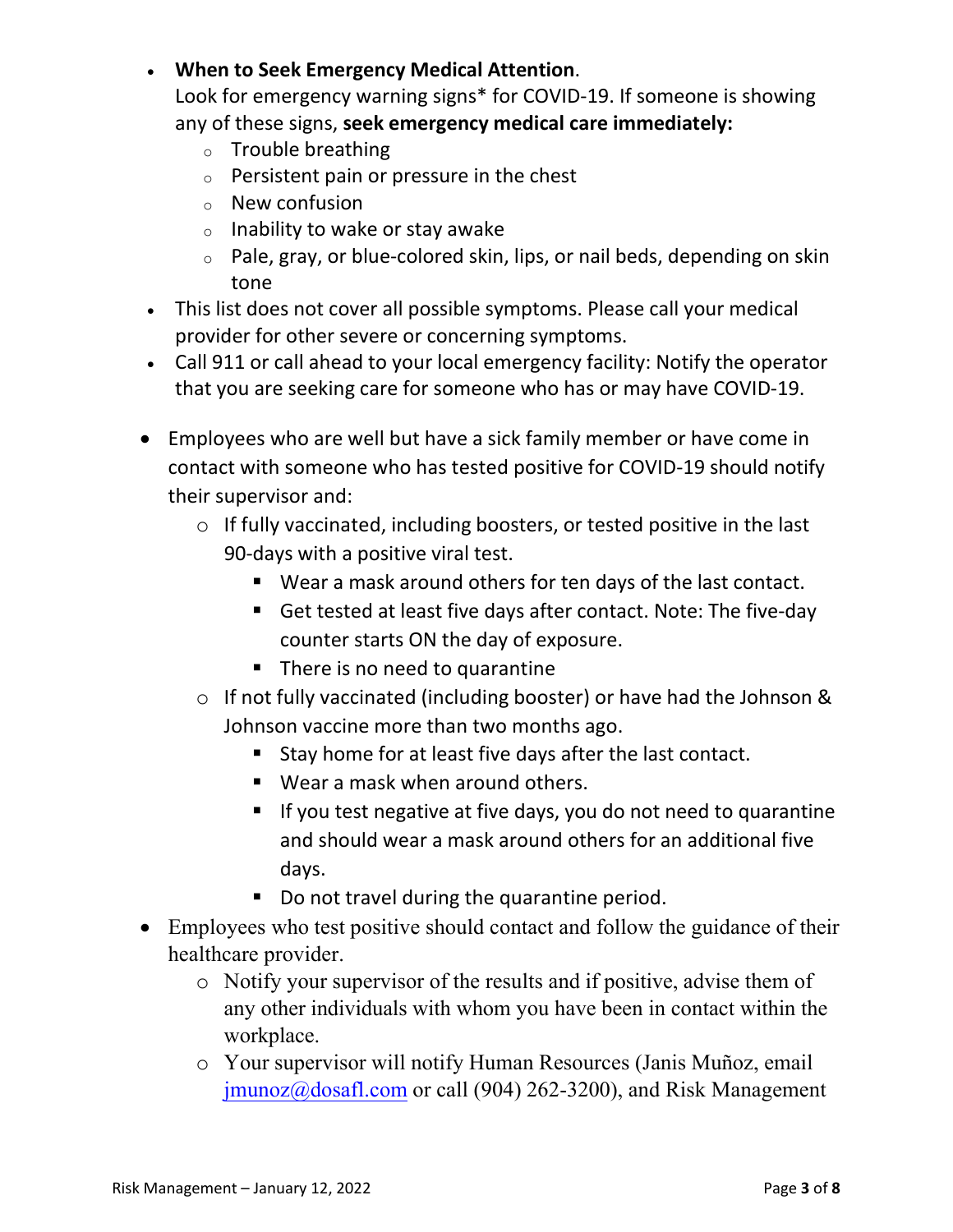(Deborah Tauro, email [dtauro@dosafl.com](mailto:dtauro@dosafl.com) or call (904) 262-3200). Stay at home and separate yourself from other people in your home.

- o Quarantine for at least five days after the date of the positive test.
- o Do not share dishes, drinking glasses, cups, eating utensils, towels, etc., with others in your home.
- o Clean and disinfect all high-touch surfaces in your home.
- o Follow your doctor's advice Notify your supervisor if you are hospitalized. Your supervisor should notify Human Resources (Janice Muñoz, emai[l jmunoz@dosafl.com](mailto:jmunoz@dosafl.com) or call (904) 262-3200), and Risk Management (Deborah Tauro, emai[l dtauro@dosafl.com](mailto:dtauro@dosafl.com) or call (904) 262-3200).
- o Obtain a return-to-work authorization from your healthcare provider before returning to the workplace. Provide to your supervisor and Human Resources (Janis Muñoz, emai[l jmunoz@dosafl.com\).](mailto:jmunoz@dosafl.com)
- CDC is issuing guidelines for travel. These guidelines can be found here: <https://www.cdc.gov/coronavirus/2019-ncov/travelers/index.html>

### **Maintaining a Healthy Workplace:**

- In the event an employee tests positive, all employees working directly with them and exposed within the past five days should quarantine for five days if they experience any symptoms and get tested at the end of the five days.
- At the time an employee tests positive, they should quarantine another five days or until their doctor says they may return to work.
- please get in touch with Risk Management (Deborah Tauro, email  $dtauro@dosafl.com$  or call (904) 262-3200) for guidance on proper cleaning and disinfecting before reopening the building.
- Workers Compensation illness from COVID-19 is not considered an Occupational Disease and should be filed under your health insurance.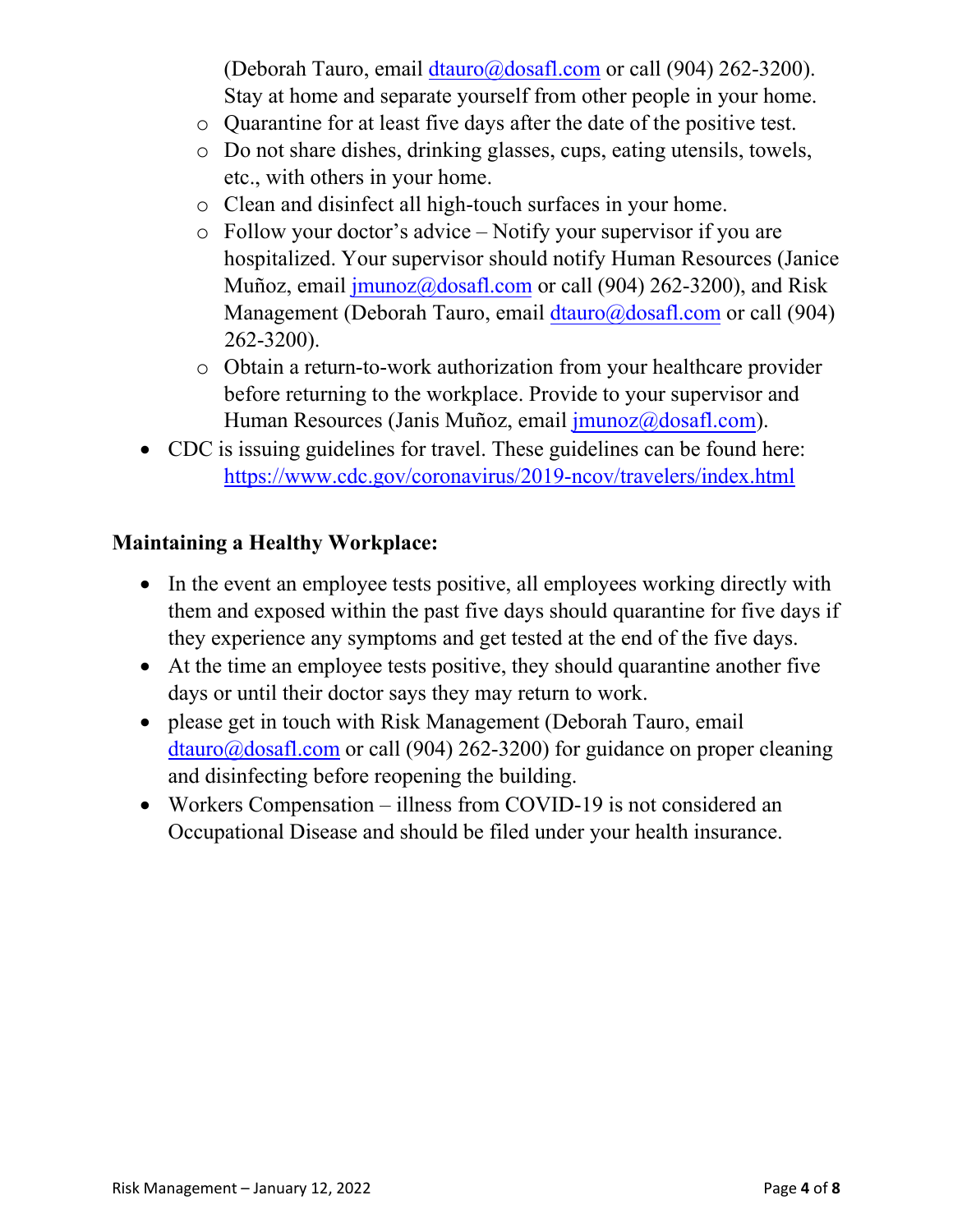# HOW DOES THE STATE DEFINE AN OCCUPATIONAL DISEASE?

440.151(2) Whenever used in this section, the term "occupational disease" shall be construed to mean only a disease which is due to causes and conditions which are characteristic of and peculiar to a particular trade, occupation, process, or employment, and to exclude all ordinary diseases of life to which the general public is exposed, unless the incidence of the disease is substantially higher in the particular trade, occupation, process, or employment than for the general public. "Occupational disease" means only a disease for which there are epidemiological studies showing that exposure to the specific substance involved, at the levels to which the employee was exposed, may cause the precise disease sustained by the employee.

- When working in the building:
	- o All employees should clean and disinfect their work area and surrounding common areas DAILY.
	- o Maintain 6-ft. safe distancing
	- o Wear a mask when unable to maintain safe distancing.
	- o Wash your hands regularly
- State and Local Advisements and the Diocese:
	- o Office Operations Catholic Center, Father Felix Varela Center
		- Offices are currently open to the public.
		- Unvaccinated staff are encouraged to maintain a safe distance and wear masks when unable to do so.
		- Exercise Neep your workspace clean  $-\frac{1}{2}$  cleaning and disinfecting should include phones, keyboards, computer mice, desks, chairs, file cabinets, etc. Use only your office phone.
	- o Parish Operations:
		- For Mass Operations: As we stay abreast and adapt to the everchanging status and guidelines related to COVID-19, we are "staying the course" in continuing to follow CDC guidelines. The CDC's COVID Data Tracker [\(https://covid.cdc.gov/covid](https://covid.cdc.gov/covid-data-tracker/#datatracker-home)[data-tracker/#datatracker-home\)](https://covid.cdc.gov/covid-data-tracker/#datatracker-home) is tracking policies and advice based on the *Community Transmission Scale,* which uses vaccination and case data to determine a county's Community Transmission Scale. To simplify our tracking and better reflect CDC guidance, we use the Community Transmission Scale to determine phases for managing our COVID-19 safety posture within the diocese.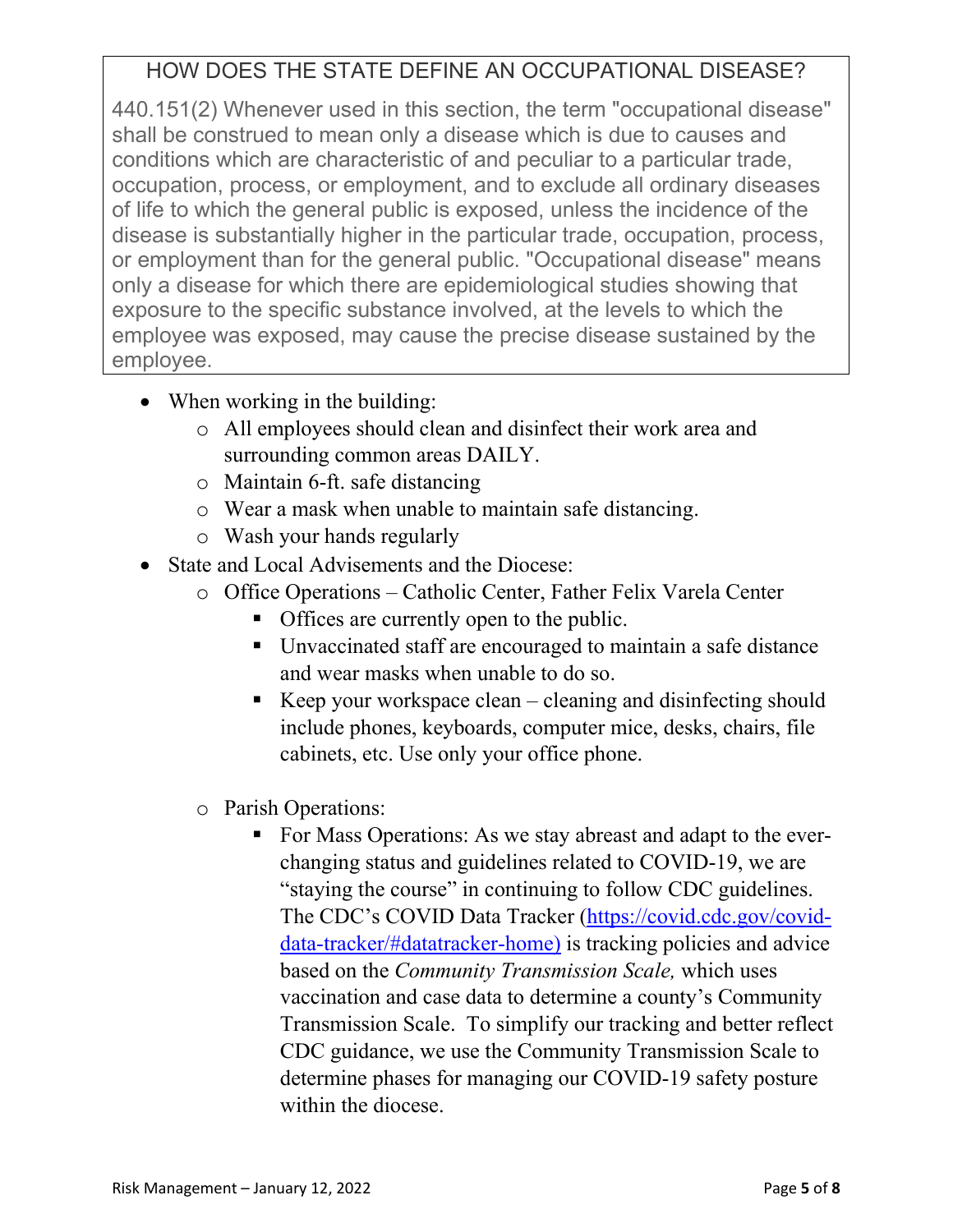The CDC's Community Transmission Scale uses the following categories:



- $\blacksquare$  We will tie this into our Phases as indicated below and if there are changes in the scale for a county, the restrictions indicated below will apply.
	- **Phase Four – LOW**
		- o **No restrictions (Precious Blood and physical Sign of Peace omitted)**
	- **Phase Three MODERATE** 
		- o **Large Choirs are restricted as safe distancing is not possible, and masks are not worn while singing.**
	- **Phase Two – SUBSTANTIAL**
		- o **Cease passing collection baskets. Alternatives may be using baskets with handles, placing baskets at entrances, or having ushers hold baskets at exits after Mass.**
	- **Phase One** HIGH
		- o Implement Safe Distancing
		- o Masks to be worn by clergy during processions and during Communion, altar servers during processions, ushers and offertory, and all processions.

The following items are best practices and should be continued:

We encourage all to be vaccinated and stay home if they are ill or have severe underlying conditions.

- Social Distancing:
	- o Those with serious health conditions should consult their physician before attending gatherings where contact with others puts them at risk.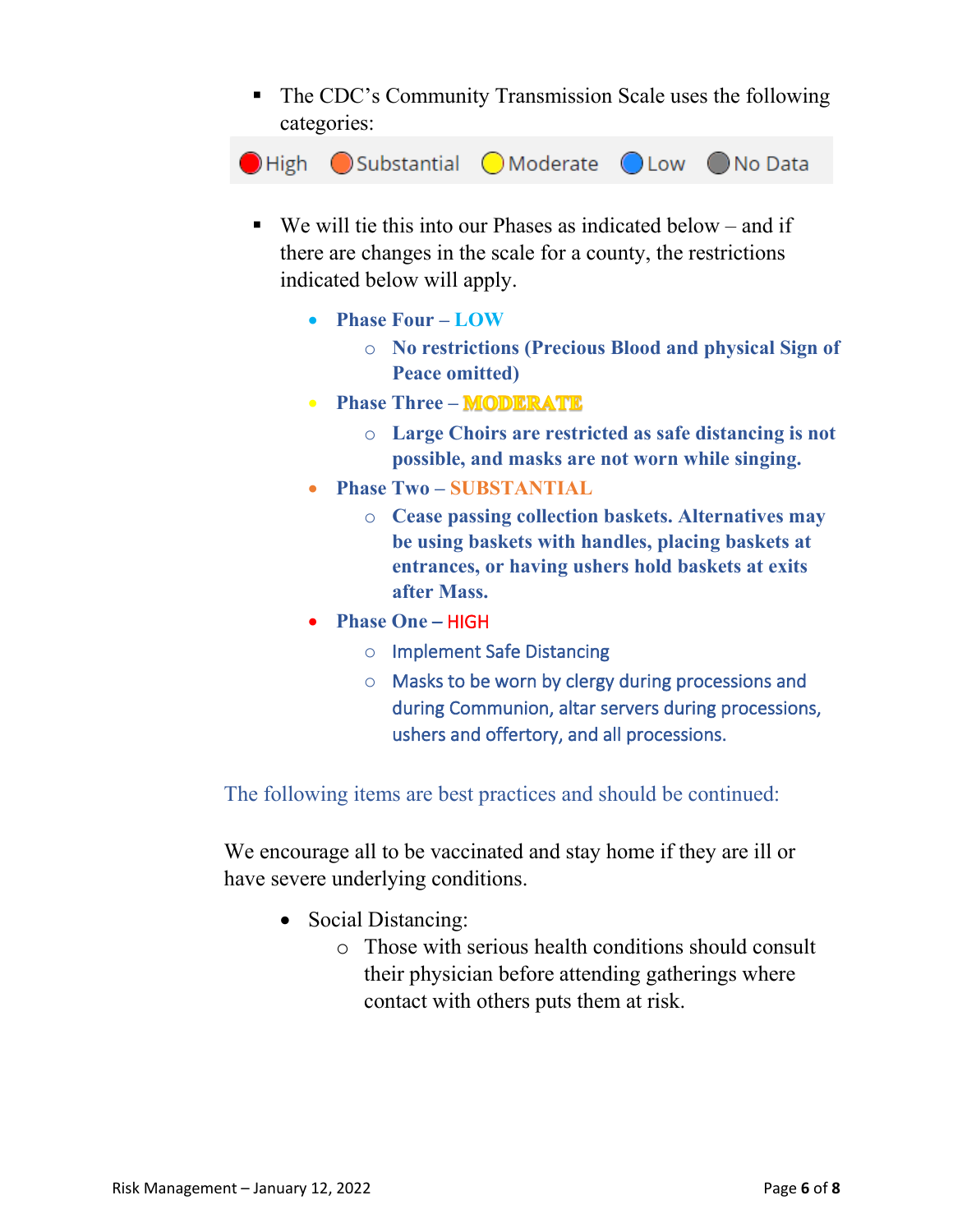- Masks:
	- o The wearing of masks by all is strongly recommended. Because not all staff/parishioners are vaccinated (for COVID-19), some people may have other conditions requiring them to use a mask (such as underlying medical conditions).
	- o In parish communications or bulletins, avoid any language that associates mask-wearing with anything but a health concern. Christian charity prevails for the common good, especially in church.
	- o Ushers should make masks available to those parishioners who come to Mass without proper masks and wish to use one.
- Cleaning and disinfecting:
	- o Thorough and repeated cleaning of high-contact surfaces and objects should be maintained. This includes water fountains, holy water fonts, doorknobs, etc.
	- o Prepare and maintain clean bathrooms. Provide adequate soap and water for handwashing.
	- o Provide hand sanitizer at all entrances.
- Other Safety Issues:
	- o It is recommended that holy Communion be placed only in hand. If it is to be placed on the tongue:
		- Those parishioners wishing to receive Communion on the tongue should go to the end of the Communion line
		- The Host should be given by the priest or deacon only.
		- The priest or deacon must sanitize their hands or fingers between each communicant to avoid contamination.
- Parish gatherings should operate based on the pastor's discretion – allowing for safe distancing where possible, wearing masks when safe distancing is not possible, and following proper cleaning and sanitizing protocols.